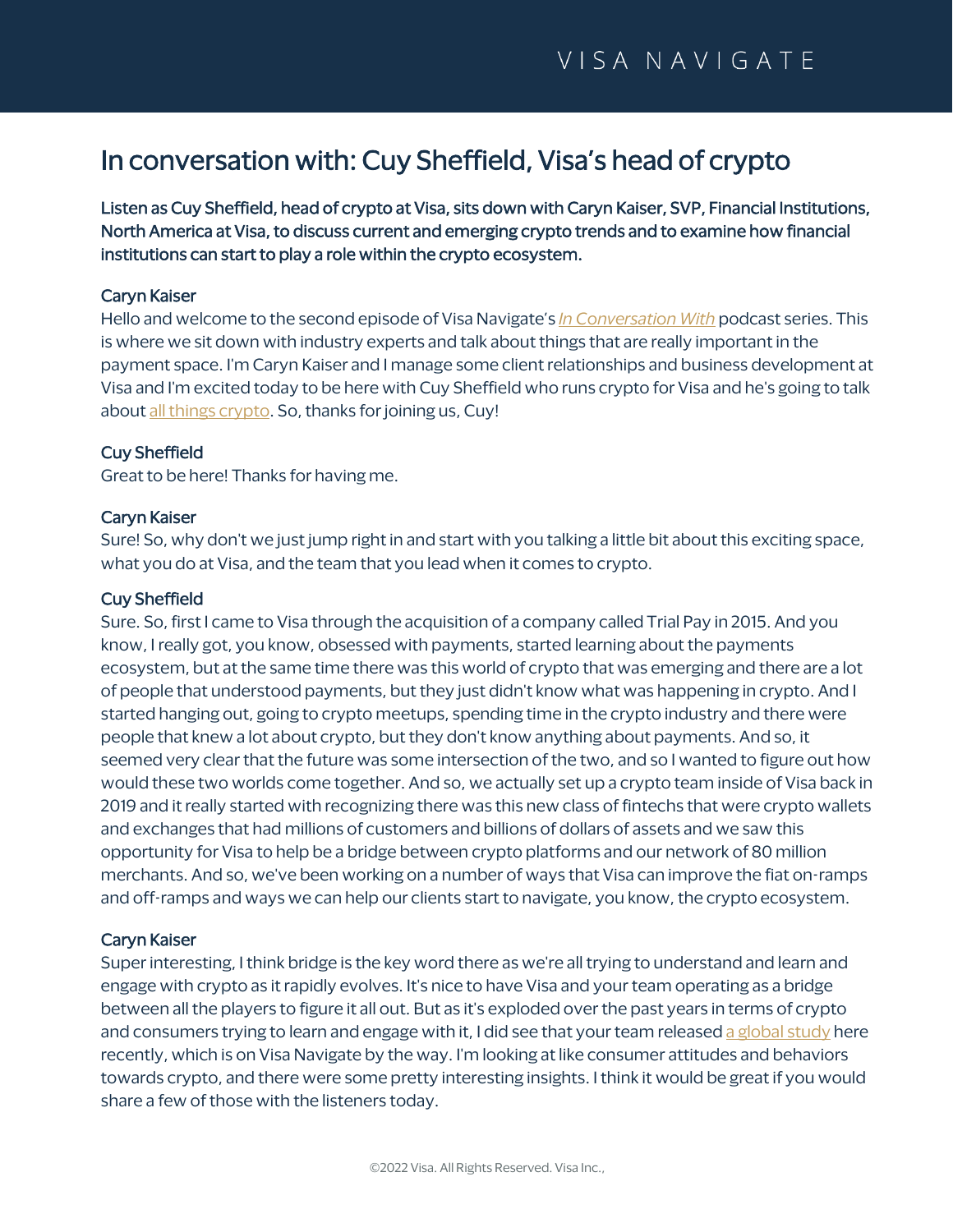# Cuy Sheffield

Yeah, so there were a number of fascinating findings from this this study, and I think starting with: Crypto awareness is nearly universal. Over 90 percent of consumers are aware of it, they've heard about it, but what was really interesting is that over 60 percent of those consumers in the U.S., they believe that crypto needs the involvement from financial institutions for it to reach truly mainstream adoption. And then we found that over 40 percent of the Active and Passive Owners of crypto are actually likely to switch to a bank or financial institution that offers crypto products within the next 12 months. And so, we've seen about 80 percent of those Active and Passive Owners, you know, they want access to products like crypto-linked Visa cards and the ability to earn crypto rewards, you know, when they spend. And so, we're seeing that you know there's just growing interest you know in the sector, and there's a big opportunity you know for financial institutions to start to play a role within it.

# Caryn Kaiser

Absolutely. I think one of the categories in the study was Curious Consumer as well as the Active and Passive Owners, and that Curious Consumer has to be a really big opportunity you know those of us—I might even say, myself included—that are still figuring it out and how to engage in the crypto world. What an opportunity for our partners in financial institutions. But you know, when it comes to digital currencies, you know there's always the question around the experience, because when you think about payments and how consumers behave with their payments, you know, it needs to be easy, it needs to be intuitive. And so, when we think about crypto and digital currencies, you know, what advice or how can financial institutions think about meeting those experience expectations?

## Cuy Sheffield

Yeah, so if we start with, you know, cryptocurrencies today are really more of crypto assets. You know, consumers are looking to invest and get access to, you know, assets like Bitcoin as a new asset class. And so, one of the first places to start is just making sure that your consumers can actually purchase it. So, we've been doing a lot of work, you know, really making sure that you can identify these transactions, that crypto exchanges as merchants are using best in class, you know, fraud tools, and to enable this whole ecosystem so that a consumer could purchase crypto using a Visa product issued by bank. And so that's the first area.

The second is we're seeing this incredible demand, you know, for Bitcoin rewards. And so, if you think about it as a consumer, there are airline miles, there are loyalty programs—crypto is just another type of a loyalty program. And the volatility actually becomes a feature and not a bug where people are excited to earn Bitcoin back, you know, when they spend. We're seeing a number of programs in the market today that are growing very quickly. We're now spending time with banks around, how can you enable Bitcoin rewards on your existing, you know, Visa products.

And then the third is really starting to imagine and visualize, you know, how to interact with fiatbacked digital currencies in the future. And so, there are stablecoins, these are digital currencies backed by fiat out of the bank. And then there's the potential fo[r central bank digital currencies,](https://navigate.visa.com/na/money-movement/the-clocks-ticking-on-central-bank-digital-currencies/) where most governments across the world are exploring issuing their own currency. And so, we've been working with banks to help them really test out what would a digital currency wallet look like inside of a bank's product. And so, we have a new [Visa CBDC payment module](https://navigate.visa.com/na/money-movement/making-digital-currencies-interoperable-through-universal-payment-channels/) that we're starting to showcase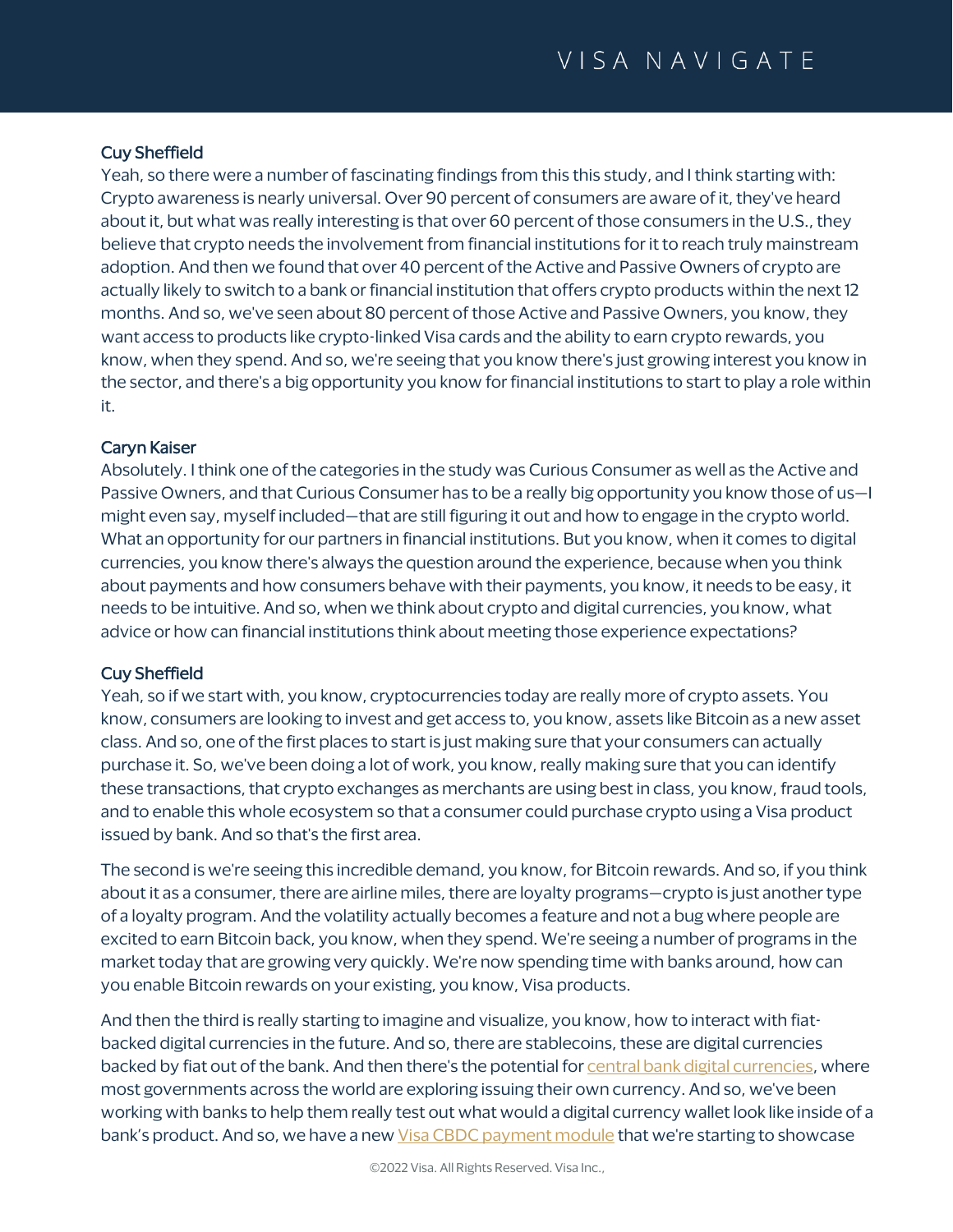what that consumer experience could be for someone to hold and interact with a fiat-backed digital currency as well.

# Caryn Kaiser

So much to think about that, you know, even as you talk, it's sounds so exciting and fun, like it's just new territory. Really great! One of the questions, you know, we often get from clients and financial institutions to your point is just how to think about the overall strategy. So, there's the components that you just talked about, but you know what advice would you give and how do you even begin if you haven't to think about a crypto strategy in your institution?

# Cuy Sheffield

Yeah, we believe every client needs a crypto strategy. And this really starts with education. You know, the crypto ecosystem is rapidly evolving, and it's expanded from just Bitcoin, you know, to this new way to represent fiat with stablecoins, you hav[e new types](https://navigate.visa.com/na/money-movement/integrating-nfts-as-a-new-form-of-mainstream-ecommerce/) of financial services, you have new types [of commerce with NFTs.](https://navigate.visa.com/na/money-movement/integrating-nfts-as-a-new-form-of-mainstream-ecommerce/) And so, it's really important for clients to build a foundation of knowledge about how these technologies work and to have internal expertise to understand how it could impact their business. I think there are a lot of parallels to the early days of the Internet. If you never had a dialup Internet connection, if you never went on to surf the web, it was really hard to say how the Internet might impact your business. If you've never downloaded a crypto wallet, if you've never gone onchain and interacted with the blockchain, it's really difficult to imagine how this could impact your business. And so, we're working very closely with clients through our crypto advisory services to provide comprehensive boot camps and executive training and helping to develop a strategy and make a business case for how clients can execute on crypto initiatives. And so, we're here to help throughout this journey.

## Caryn Kaiser

Fantastic, that's great! Well, it's 2022 and you know you just listed so many things to think about. You know, it can get overwhelming if you're not somebody who has spent as much time as you have on it to date. But when you think about 2022 and the calendar year ahead of us, could you boil things down to maybe a couple trends, two or three trends, that you think we're gonna see and that Visa clients should keep an eye on that are probably going to play out and be important?

## Cuy Sheffield

So, we think they're really three key trends for 2022, and the first is the growth of stablecoins. You know, we're seeing there's over \$150 billion of stablecoins in circulation and actually over a trillion dollars of transaction volume happening on-chain where consumers and businesses are moving fiatdenominated value from one crypto address to another crypto address. And so, we're seeing this expand, today it's mostly dollar backed. We're seeing other currencies get tokenized. We're seeing B2B payment use cases, and really stablecoins starting to become a new type of treasury infrastructure. And so, the objection of volatility and the challenges with cryptocurrencies are really being addressed with the ability to peg a digital currency to fiat. So, that's the first trend.

The second is this concept of decentralized finance, or DeFi, where this isn't just about payments. There are new financial services that are being built directly on blockchain networks, and that's making